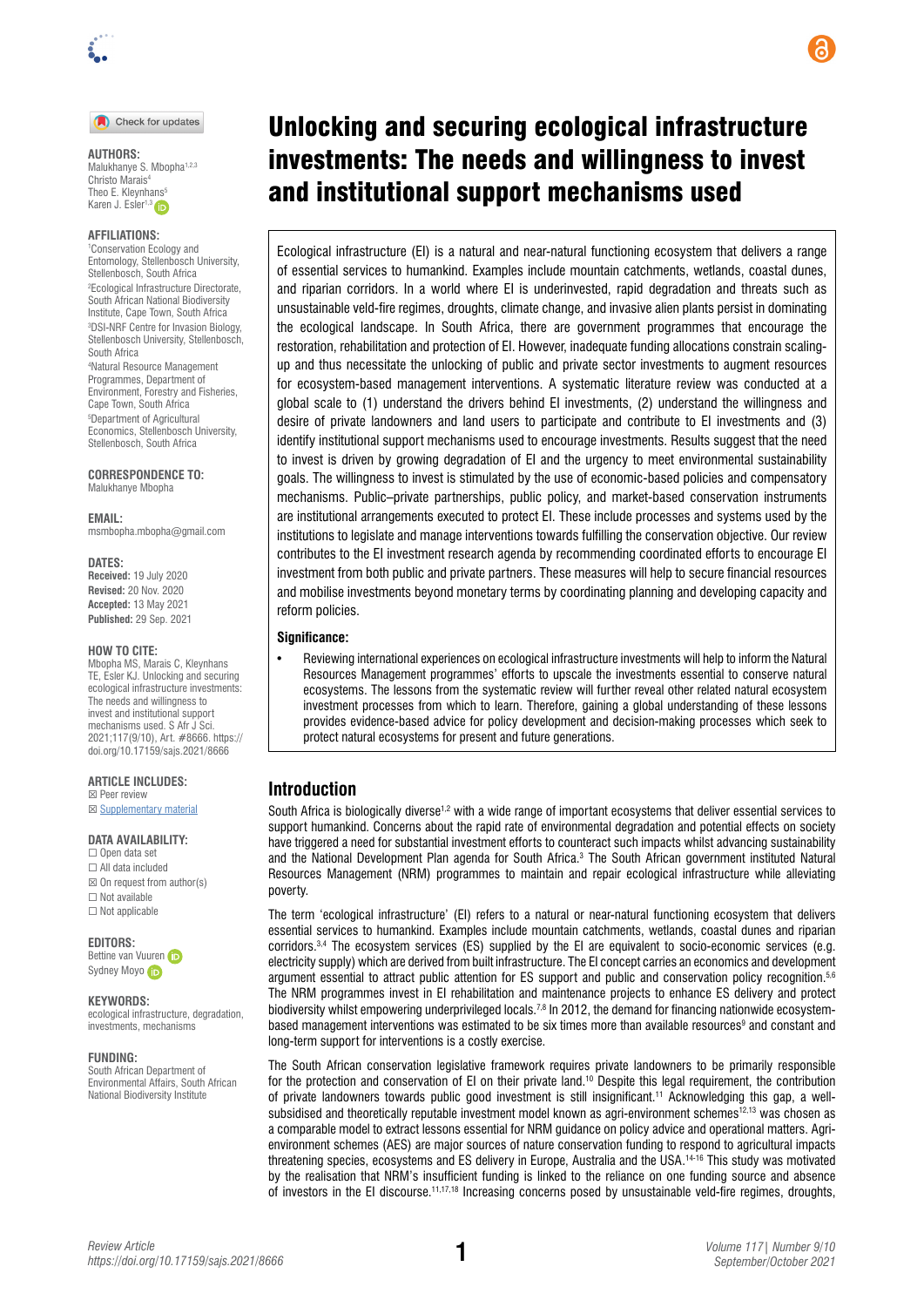

and floods, exacerbated by invasive alien plants, densification of woody pioneer species (bush encroachment), the loss of vegetation cover in some areas and climate change, have brought to the fore the importance of intact EI and the delivery of ES. Degradation of EI and its negative economic impacts on ES in South Africa have further stimulated interest to understand the possibilities of supplementary funding streams. This study reviews (1) the developmental needs or drivers necessitating EI investments, (2) the willingness of private landowners to participate and/or contribute towards EI maintenance and restoration measures and (3) the role of government support, policy regime and institutional arrangements to stimulate cooperation and shared responsibility for EI protection. The purpose of the study was to provide evidence-based conservation policy advice, lessons and insights to inform decisionmakers, scientists, policymakers and NRM practitioners.

# **Methods**

We chose a systematic literature review research methodology to gather scientific and non-scientific information<sup>19</sup> to address the objectives of this study. We developed a systematic review protocol to define the review objectives, questions, criteria for source inclusion and exclusion, and keywords (see [supplementary material\)](https://doi.org/10.17159/sajs.2021/8666/suppl). We created search terms to extract sources from peer-reviewed (Web of Science, Scopus, Science Direct) and grey literature databases (Google and filter bubble) published from 1970 to 2019 (Table 1). The search strategy was then broadened to identify, evaluate and summarise all eligible sources. The search terms were entered in combination with "Agri-Environment Schemes" to retrieve AES studies relevant to the NRM investment model. Truncated words, synonyms, alternative spellings, Boolean logic, and wildcards were used in the search strings.

A pilot search was conducted prior to the definite search to improve the search strategy. To minimise non-target articles, journals of less relevance to the searched topic were excluded after scanning through their titles and abstracts. Search strings were customised based on different database specifications. The search was supplemented by a snowballing approach based on article references. Inductive (concepts emerging from the review process) and deductive (preconceived review concepts) coding methods were employed to extract thematic information from the literature. A PRISMA (preferred reporting items for systematic reviews and meta-analyses) workflow was adopted to show the selection and assessment of collected sources (Figure 1). This phase focussed on reading the article title, keywords and abstract. Subsequently, duplicates were excluded and the remaining sources were read diagonally (introduction, tables, figures, and conclusion) or in entirety depending on relevance. These sources were then imported into ATLAS.*ti* 8.4 (2018) for coding and qualitative analysis. The frequency of mentions from papers were scored and papers were counted as units.

**Table 1:** Combination of search strings used to compile literature based on three theme areas

| Needs and drivers for ecological infrastructure<br>investment | Developmental willingness and desire of private<br>landowners to invest in the maintenance and<br>restoration of ecological infrastructure | Assessment of institutional support and policy<br>mechanisms used to encourage the restoration and<br>maintenance of ecological infrastructure |
|---------------------------------------------------------------|--------------------------------------------------------------------------------------------------------------------------------------------|------------------------------------------------------------------------------------------------------------------------------------------------|
| "ecolog* infrastructur*" OR                                   | 'ecolog* infrastructur*" OR                                                                                                                | 'ecolog* infrastructur*" OR                                                                                                                    |
| "ecosystem* infrastructur*" OR                                | 'ecosystem* infrastructur*" OR                                                                                                             | 'ecosystem* infrastructur*" OR                                                                                                                 |
| "environment* infrastructur*" OR                              | 'environment* infrastructur*" OR                                                                                                           | 'environment* infrastructur*" OR                                                                                                               |
| "soft infrastructur*" OR                                      | "soft infrastructur*" OR                                                                                                                   | "soft infrastructur*" OR                                                                                                                       |
| "natur* infrastructur*" OR                                    | "natur* infrastructur*" OR                                                                                                                 | "natur* infrastructur*" OR                                                                                                                     |
| "green infrastructur*" OR                                     | "green infrastructur*" OR                                                                                                                  | "green infrastructur*" OR                                                                                                                      |
| "natur* capital"                                              | "natur* capital"                                                                                                                           | "natur* capital"                                                                                                                               |
| NOT                                                           | NOT                                                                                                                                        | <b>NOT</b>                                                                                                                                     |
| "biolog* infrastructur*"                                      | 'biolog* infrastructur*"                                                                                                                   | "biolog* infrastructur*"                                                                                                                       |
| AND                                                           | <b>AND</b>                                                                                                                                 | AND                                                                                                                                            |
| "invest*" OR                                                  | "means*" OR                                                                                                                                | "polic*" OR                                                                                                                                    |
| "financ*" OR                                                  | "capacit*" OR                                                                                                                              | "polic* tool*" OR                                                                                                                              |
| "fund*" OR                                                    | "willing*" OR                                                                                                                              | "polic* instrument*" OR                                                                                                                        |
| "sponsor*" OR                                                 | "contribut*" OR                                                                                                                            | "polic* framework*" OR                                                                                                                         |
| "develop*" NOT                                                | "resourc*" OR                                                                                                                              | "legal framework*" OR                                                                                                                          |
| "investigat*"                                                 | "support*" OR                                                                                                                              | "polic* mechanism*"                                                                                                                            |
| AND                                                           | "develop*"                                                                                                                                 | AND                                                                                                                                            |
| "need*" OR                                                    | <b>AND</b>                                                                                                                                 | "partnership*" OR                                                                                                                              |
| "driv*" OR                                                    | 'partner*" OR                                                                                                                              | "collaborat*" OR                                                                                                                               |
| "caus*" OR                                                    | 'privat* landowner*" OR                                                                                                                    | "co?perat*" OR                                                                                                                                 |
| "motiv*"                                                      | 'landown*" OR                                                                                                                              | "cooperat*" OR                                                                                                                                 |
| AND                                                           | 'landhold*" OR                                                                                                                             | "institution* support*"                                                                                                                        |
| "Agri-Environment Schemes"                                    | "farmland*" OR                                                                                                                             | <b>AND</b>                                                                                                                                     |
|                                                               | "farmer*" OR                                                                                                                               | "Agri-Environment Schemes"                                                                                                                     |
|                                                               | 'stakeholder*"                                                                                                                             |                                                                                                                                                |
|                                                               | <b>AND</b>                                                                                                                                 |                                                                                                                                                |
|                                                               | "Agri-Environment Schemes"                                                                                                                 |                                                                                                                                                |

*Note: \* shows the use of wildcards or truncated words to retrieve alternative word endings.*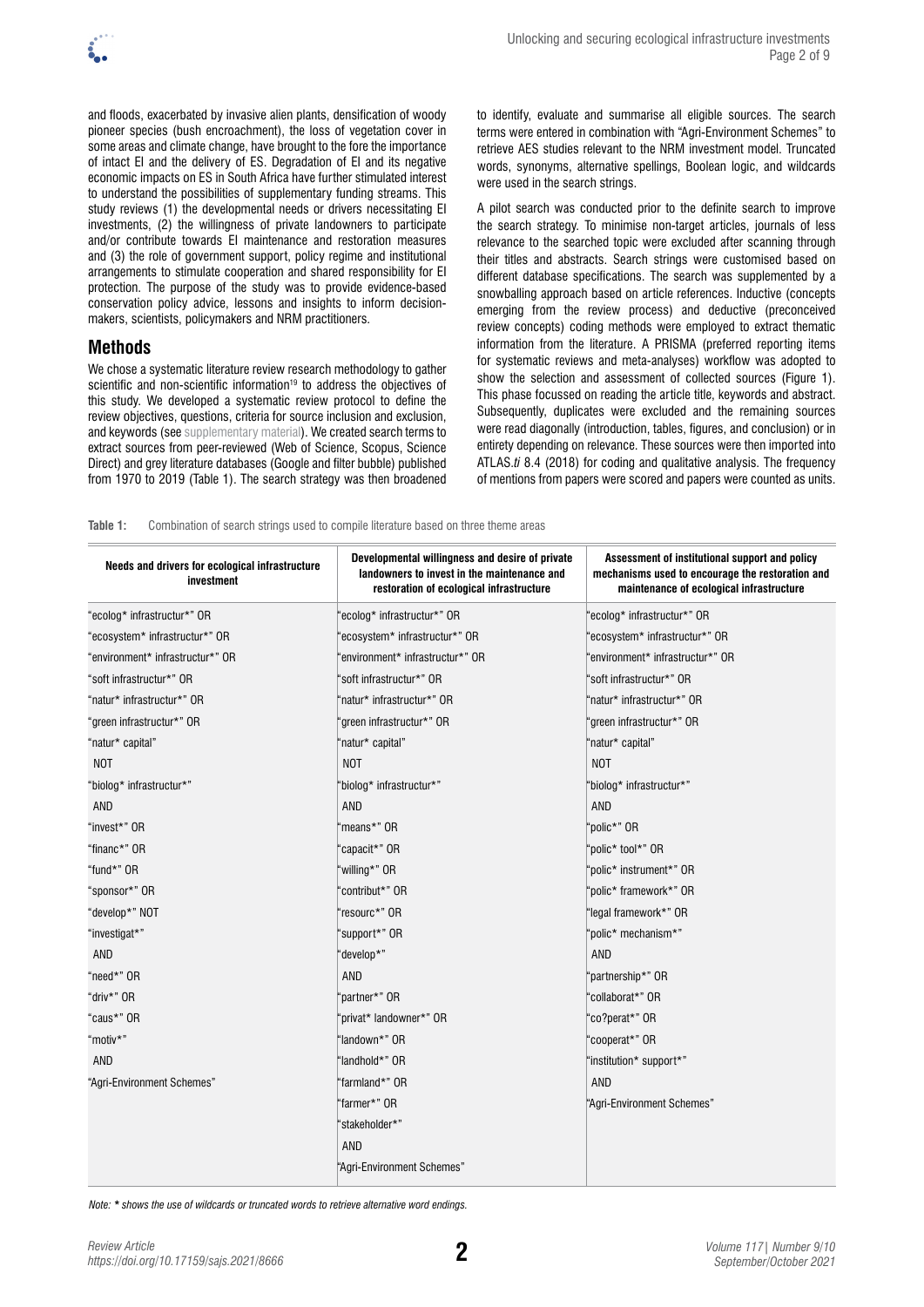

The limitation of our methodology is that we cannot entirely guarantee the inclusion of every relevant study due to different languages and unavailability of full-text resources of some sources.

In total, 751 sources were retrieved from databases and Google. Many of the sources that were used were obtained from relevant conservation journals. In the end, 152 sources were distilled.

# **Results**

# *Needs and drivers for investing in EI*

The results show that various drivers necessitate governments and private sector (private commercial companies and non-profit organisations and occasionally civil society members) to take initiative to invest in EI. The motives for investments varied (Table 2, listed in ranks) depending on investor type and tenacious natural or anthropogenic pressures, for example, natural disasters induced by global climate change and agricultural intensification (land-use and land-cover change). The need to protect and conserve biodiversity and to mitigate

the effects of agricultural intensification are amongst the biggest drivers of investments in EI.20 Investments are mainly driven by government for sustainability and by the private sector for social responsibility. Livelihood enhancement through ES (provisioning, regulatory cultural and support services) delivery while sustaining the EI is also an instrumental driver of investment. Other drivers included adapting to and mitigating the effects of climate change and natural disasters and to decrease their severity, and water resource protection.<sup>21</sup> Government remains the leading investor to address all the EI investment drivers/needs categories.

## *Willingness to invest in EI*

The importance of understanding the desire and willingness of private landowners to adopt conservation practices, and participate in and contribute to EI investments is well recognised.22 This subsection reviews the willingness of private landowners in conjunction with public institutions to accept investment responsibility. Factors associated with willingness determinants and how they relate to each other were also assessed.



**Figure 1:** PRISMA diagram sketching the results of articles at searching and screening phases from different databases and sources.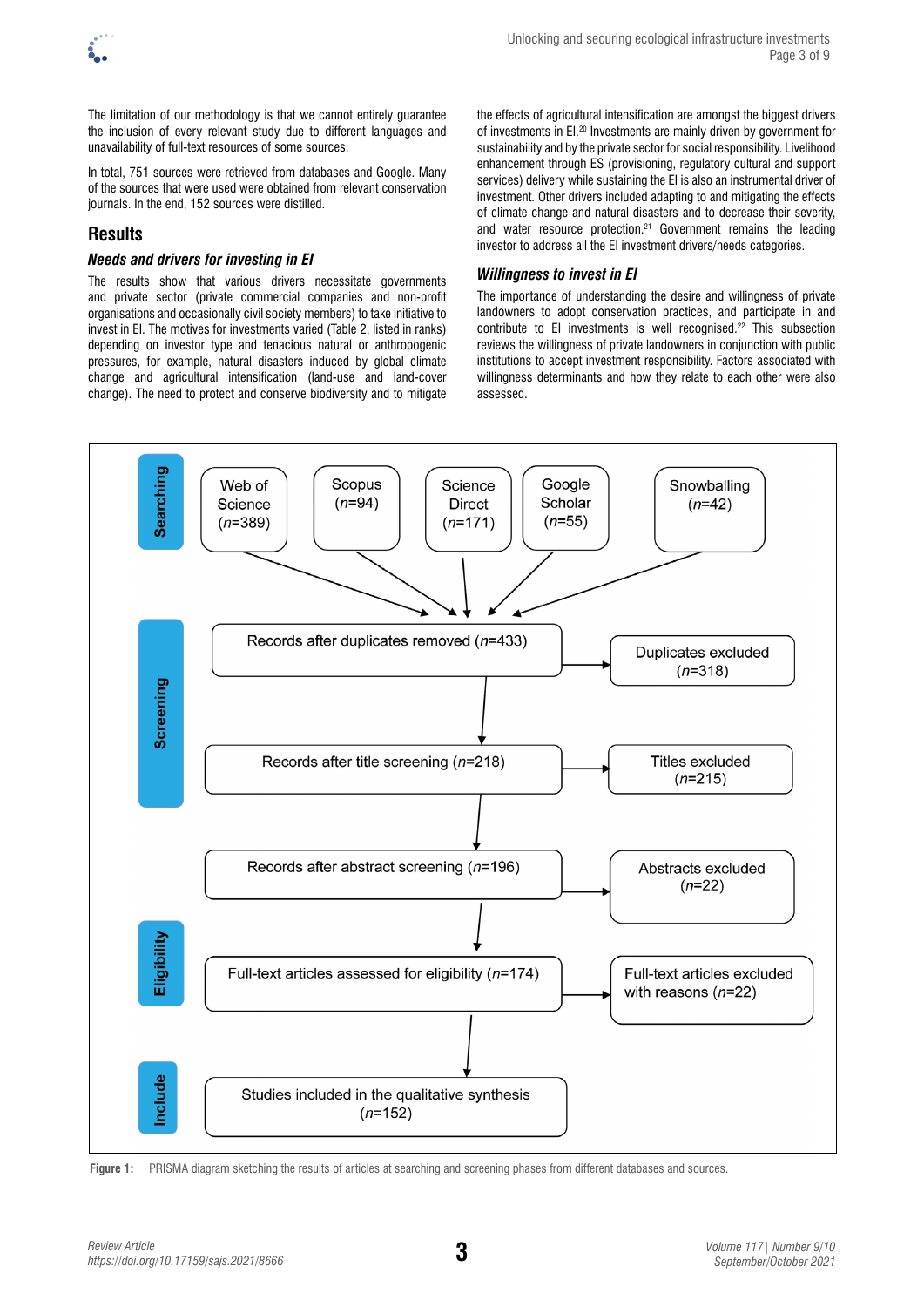

**Needs or drivers category Ecological infrastructure investment needs/drivers Frequency of mention (%) Ecological infrastructure types Top-ranking investors per resource and support Nature of pressure triggering the needs** Biodiversity protection Enhancement and conservation of **biodiversity** Eradication of invasive species Protection of biodiversity on private land Habitat protection and maintenance Restoration of endangered ecological communities 27% **Wetlands** Forests Endangered species Rivers Ecological communities Government Private Sector Natural and anthropogenic pressure Agricultural or agronomics Mitigation of detrimental impacts on terrestrial and freshwater ecosystems due to agricultural activities Addressing the impact of land-use and cover change Mitigation of soil erosion 25% Terrestrial ecosystems Freshwater ecosystems Ecological landscapes Government Private Sector Anthropogenic pressure Ecosystem services and human well-being Protection of ecosystem services delivery (provisioning, regulatory cultural and support) 20% Terrestrial ecosystems Wetlands Biodiversity corridors Government Private Sector Natural and anthropogenic pressure Climate change and natural disasters Lessen drought caused by climate change scenarios Reduction of greenhouse gases Minimise flood risk Carbon sequestration Wildfire risks and extreme disruptive events 14% Forests Wetlands Landscape/terrestrial ecosystems Government Private Sector Natural and anthropogenic pressure Water management Address storm-water challenges Improvement of water quality and quantity Protection of water catchments for 14% Rivers **Catchments** Government Private Sector Natural and anthropogenic pressure

**Table 2:** The needs or drivers that necessitate investments in ecological infrastructure by different investors. Categories of needs and drivers were derived from ATLAS.*ti* coding of *n*=152 sources reviewed.

The emerging review themes and frequency of mentions indicate that private landowners' enthusiasm is influenced by five main determinants and the power of the relationship amongst these determinants.

biodiversity and human well-being

Funding provided and compensation measures encourage private landowners to participate and implement EI rehabilitation and maintenance measures on their land.<sup>23-25</sup> Compensation measures are delivered through the application of market-based conservation instruments, such as economic-based policies that incentivise participating private landowners to deliver ES and comply with the legislation (Figure 2). Socio-economic characteristics and advantages including land ownership, larger farm size, access to information, public awareness and advocacy were stimulating willingness to cooperate towards EI investment, particularly in developed countries. Private landowners who are environmentally conscious, older, experienced in conservation and have a tertiary level education are more likely to participate and steward conservation (Figure 2: Conservation ethics, values and philosophy). Sensitive natural environments and distinctive features trigger conservation interest; Figure 2 shows that where there were unique environmental features such as endangered ecological communities, wetlands and marine assets, many private landowners

were keen to counteract degradation through investments and protecting a natural asset they value or rely on. Conservation activism demonstrated by civil society members and non-governmental organisations also placed pressure on authorities and implicated landholders to make contributions towards investments.

## *Institutional support mechanisms to encourage EI investments*

#### **(a) Public policy**

**Wetlands** 

The review showed that public institutions and private landowners invest in EI through policy implementation, management, political support, and self-directed environmental awareness and support to advocacy by NGOs.25,26 Generally, public policies emphasise regulatory enforcement and compliance which compel landowners to implement ecosystem-based management interventions (such as rehabilitation and maintenance) to address EI degradation and loss.27,28 However, in Latin America and countries such as Finland, policymakers are designing conservation strategies which incentivise landowners to execute sustainable land-use practices that deliver ES, minimise environmental risks and maximise socio-economic development benefits.29-31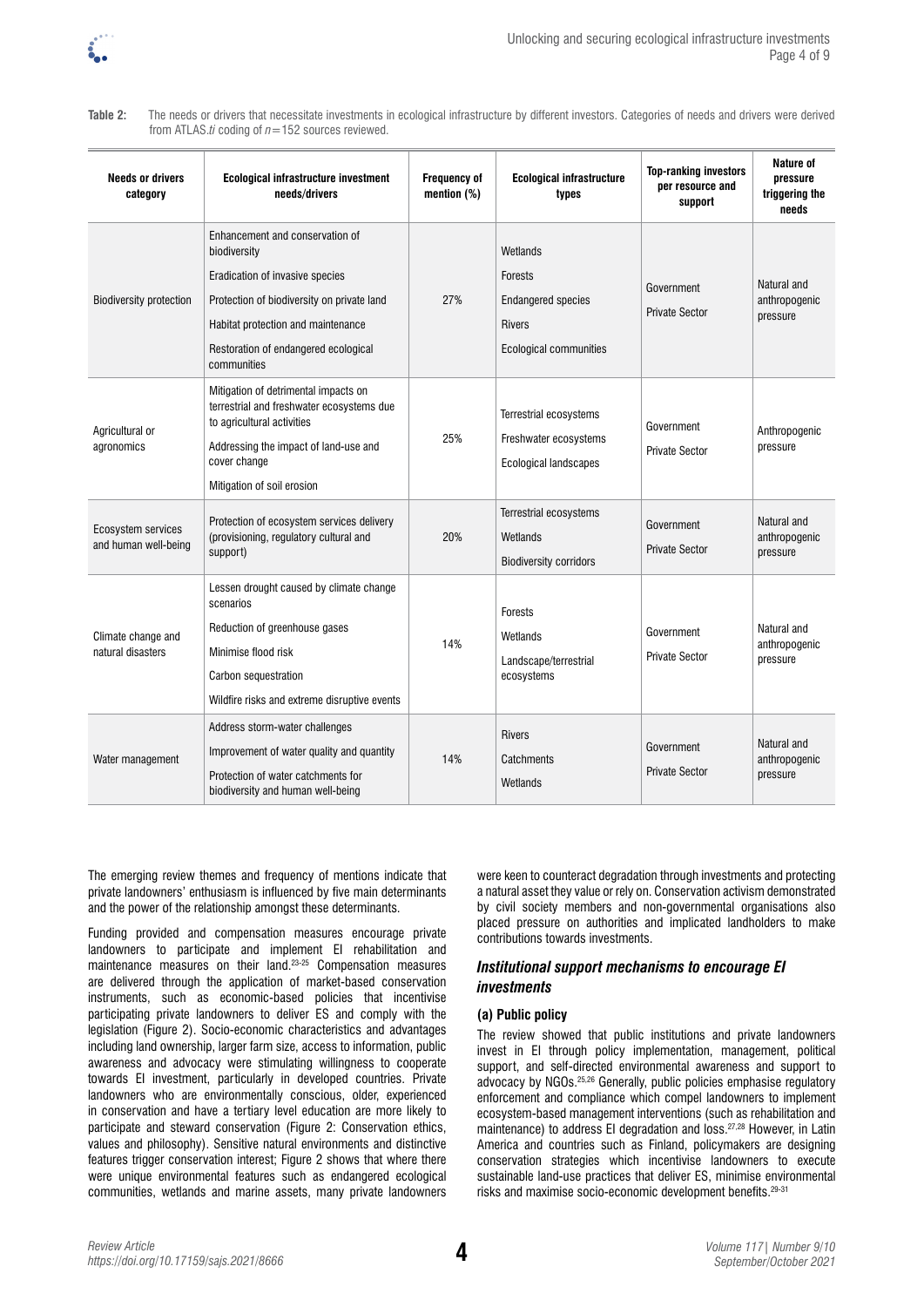

Figure 2: A cognitive map from the review of determinants of willingness to invest in ecological infrastructure by private landowners and other institutions.

## **(b) Lessons learnt from AES**

European Union state members formed incentive programmes to stimulate EI conservation and enhancement on farmlands.<sup>32</sup> These programmes subsidise private landowners who voluntarily adopt and implement agri-environment measures.<sup>16,33</sup> Although AES are widely recognised as major instruments to curb degradation<sup>34</sup>, some scholars criticise their efficiency to fully conserve the rural landscape<sup>35,36</sup>. This criticism stems from narrow conservation approaches which focus on individuals or farm-level contracts that are insufficient to achieve wider landscape protection.37 AES have primarily focussed on incentivising private landowners to comply with schemes' norms and standards (action-based measures). The emerging literature34,38 suggests that payments should be driven by the desired results (results-based measures $)^{23}$ .

## **(c) Public–private partnerships**

Public–private partnerships (PPP) are used as cooperative mechanisms to mobilise funding for public goods and services.<sup>39-41</sup> They require effective collaboration between local, provincial and national authorities and government agencies; communities/groups; private landowners; private investors; business sectors; non-governmental organisations; and individual civil society members.<sup>42,43</sup> PPPs have grown rapidly, globally, and have become essential vehicles to encourage private sector investments in conservation.<sup>43,44</sup> However, the current role and commitment of the private sector in long-term arrangements is still insignificant, particularly in developing nations. As a result, PPPs are not mobilising sufficient funding to alleviate EI degradation.<sup>45</sup>

## **(d) Market-based conservation instruments**

Market tools and economic-based mechanisms have been formed to enable ecosystem goods and services delivery, economic growth, and development while protecting EI.<sup>46</sup> These funding vehicles are known as Biodiversity or Conservation Banks.47,48 They are guided by different policy tools, systems, processes and procedures in different nations. Examples include mitigation biodiversity offsets, mitigation banking, habitat banking, species banking, wetland mitigation, etc.49,50 They provide compensatory mechanisms through investments to counterbalance degradation and damage resulting from economic practices and developments, and to support interventions that deliver conservation outcomes.47,51,52 The investments mobilised are used

for restoration, maintenance, conservation, and protection of EI and conservation of endangered species.

# **Discussion**

We discuss the implications of the findings on the drivers of investments in EI, the willingness of private landowners to invest in EI and the support mechanisms in place to encourage investments. We present lessons learnt and recommendations to inform and advise natural resources managers and policymakers based on evidence.

## *Needs and drivers of EI investments*

When reviewing the most fundamental drivers or key needs for investments in EI, it was ascertained that conservation, natural disasters, and socio-economic needs put pressure on various institutions and role players to formulate sound measures to restore and rehabilitate (focus on biodiversity and function) and sustain EI. The prevalence of natural disasters and environmental risks stimulate environmental interest because vulnerable landscapes threaten different assets and economic practices. For example, in South Africa, the frequent occurrence of high-intensity and extensive fires, alien plant invasion, and droughts have detrimentally affected EI and economic activities, particularly in the agricultural and forest sectors.53 The review corroborated the recognition of maintaining and restoring EI as a sustainable technique to abate socio-economic and ecological vulnerabilities and risks.54 Safeguarding a healthy EI to tactically address climate change related disasters and ecosystem-based adaptation measures have become popular approaches in both ecosystem and livelihood spheres in both developing and developed countries.<sup>55</sup> In its healthy condition, EI contributes to human livelihood improvement and enhances socioeconomic development through ES delivery.<sup>56</sup> Drivers of investments in EI can be categorised as 'natural' and 'anthropogenic'; they require both public and private investment attention (Table 2). Therefore, EI maintenance and restoration complement land productivity and economic growth, and safeguard food security. Both private and public institutions are anticipated to devise and implement effective ecosystembased management interventions, ranging from policies to programmes that mitigate EI degradation.

## *Willingness and desire to invest in EI*

Although the investment contributions could not be quantified, the results revealed that, globally, private landowners are willing to participate and invest in EI when there are compensation measures in place.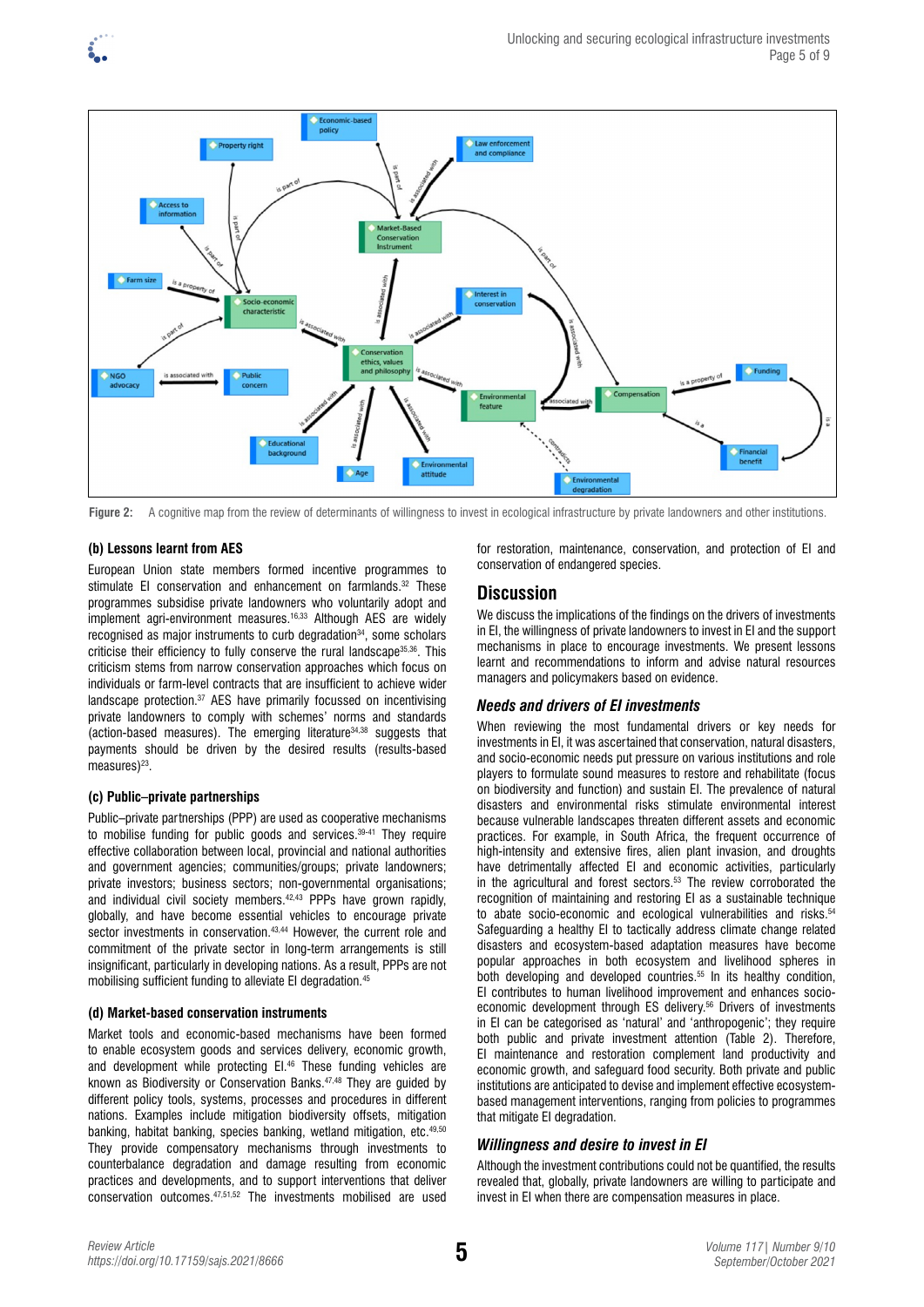

**Figure 3:** Frequency of mention of economic-based strategies, policy enforcement and compliance, and public–private partnerships in the selected literature over the past two decades.

Financial incentives and funding are generally provided by the government to private landowners who deliver ES through EI management. This analysis suggests that incentive-based policies are pivotal in encouraging the willingness to participate in EI programmes.57 Beyond awarding economic incentives to attract public and stakeholder participation, there are other critical determinants that define possibilities of stewarding a landscape. Conservation ethics, values and philosophy either encourage or discourage participation and acceptance of the responsibility to restore and maintain EI. Where socio-economic conditions are favourable, private landowners are more likely to conserve EI. These conditions include land rights, land ownership and tenure security; access to information to awaken conservation interest; bigger farm sizes; higher levels of education and communication and advocacy support from both conservation organisations and government; active neighbourhood networks; private landowner conservation consciousness and interest as well as unique and prominent biophysical environments and features. 58-60 Considering the above determinants, environmental education and awareness campaigns, advocacy, and communication are vital to support conservation interest and willingness to invest. Stakeholder relations and effective community engagements stimulate a willingness to join conservation initiatives. The establishment of economic-based instruments that offer incentives is therefore instrumental in stimulating willingness to invest in EI. However, these must be intertwined with regulatory and law enforcement approaches that aim to protect the EI.

#### *Institutional support mechanisms and policy regime*

The results revealed that diverse investment instruments are executed by either public or private institutions to manage EI in both public and private landscapes. Major institutional investments are financial mechanisms such as incentives and policy frameworks for improved governance. Through these investments, conservation programmes and funds are established to achieve conservation goals for EI while enhancing economic and social prosperity.61 This dual approach is essential amongst developing economies, particularly in South Africa where conservation programmes are anticipated to generate both ecological and socio-economic deliverables on one budget.62 Where 'win-win'

solutions are expected, a comprehensive approach is applied to gather different stakeholders to form PPPs to mobilise funds from multiple sources.<sup>41</sup> The popularity of PPPs in the global conservation community has grown due to shrinking funding<sup>39,48</sup> and a desire to strengthen partnerships with the private sector. This investment approach could lead to a long-term collaboration and partnership between different sectors; however, prior to formal agreement, all partners must have an equal understanding of partnership goals and anticipated outcomes to avoid conflict.<sup>39</sup> The key potential role players in these partnerships are envisaged to be communities, government agencies, private landowners or users, private investors, business sector, NGOs and individual civil society members. For the South African context, NRM should reinvigorate institutional relations with other national departments that hold a coinciding conservation mandate. The national departments with a conservation mandate could commit funds and cooperate in the coordination of institutional arrangements that seek to implement and monitor EI restoration and maintenance programmes.

This review showed a shift away from command and control measures which emphasise policy compliance<sup>63</sup> to economic-based instruments which reward voluntary contributors to ES maintenance<sup>22,64,65</sup> (Figure 3). These instruments go beyond compensating private landowners for avoiding practices that potentially damage EI to demonstrable ES delivery. This approach suggests that investments made in EI restoration and maintenance must be justified; therefore NRM programmes should emphasise rewarding conservation interventions based on ecological outcomes.45,66 Results-based programmes are more justifiable than action-based programmes to provide evidence towards making the ecological investment case.

The South African NRM programmes should define monitoring measures that demonstrate positive ecological outcomes emanating from the interventions. Anticipated outcomes and monitoring protocols must be clarified accordingly. Dedicated data collectors and analysts should define indicators and present the information to key NRM stakeholders and beyond to secure buy-in.29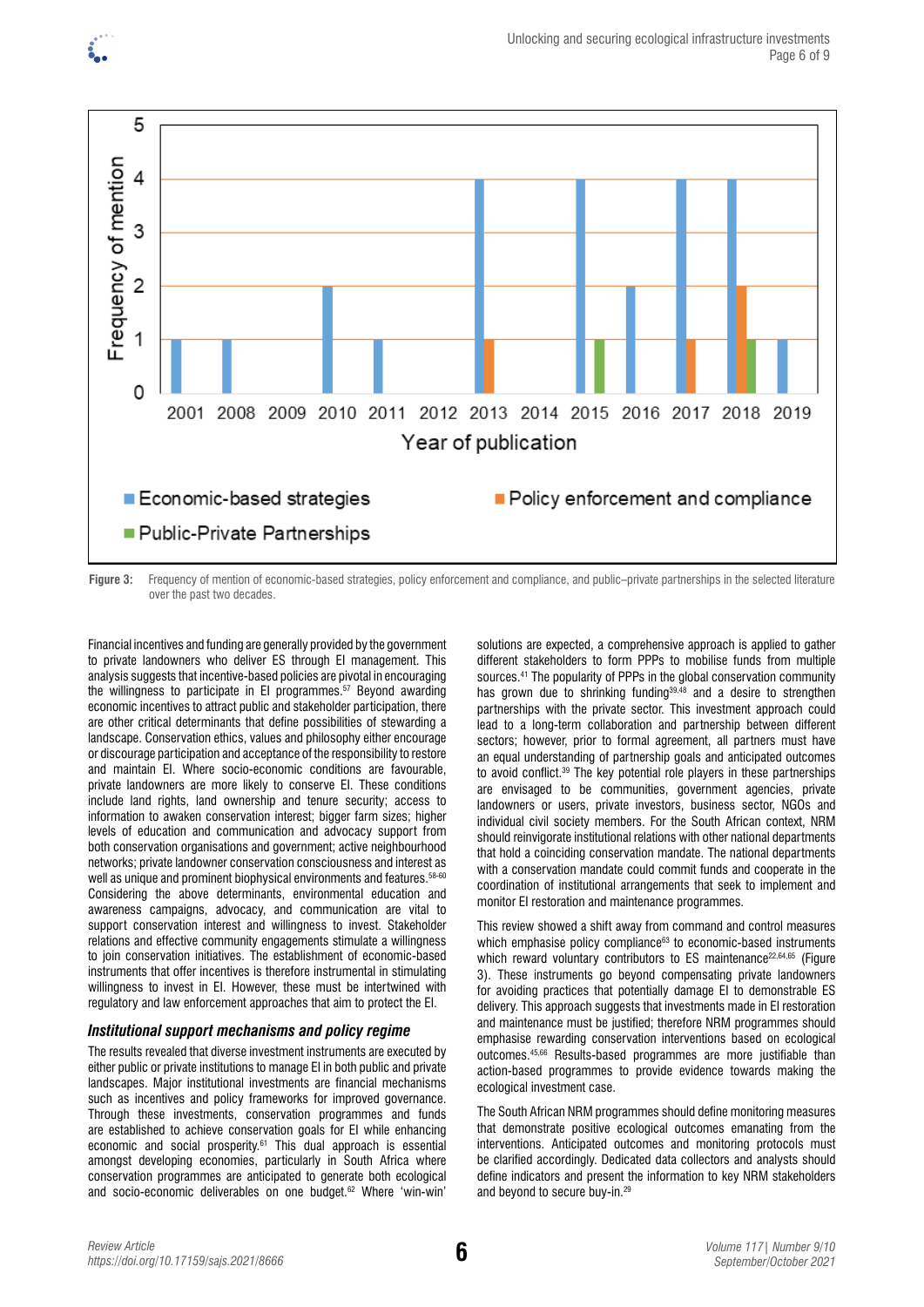

# **Recommendations and policy implications**

Recommendations were extracted from the review to inform conservation policy- and decision-makers about available evidence and insights necessary for 'unlocking and securing EI investments'*.* These recommendations may vary among countries depending on policies and approaches. In the South African context:

- Ecological infrastructure investment funds should be clear on anticipated outcomes and set a precise monitoring system and indicators. Application of remote sensing satellite imagery coupled with site inspections could be used to monitor ecological changes.<sup>67</sup>
- Biodiversity stewardship programmes are vital in the management of EI. Through a holistic landscape conservation approach, a group of landowners could be assigned an ecological landscape to maintain collectively. Benefits and incentives could be distributed and shared evenly.
- Advocacy and communications should be strengthened to improve awareness, build capacity and awaken conservation interest. Clear messaging on EI rehabilitation benefits could leverage political and social support for EI investment.
- Formation of PPP could scale up investments. Mobilised funds from environmental and water sectors, insurance companies, international funding agencies for climate change, carbon tax funds, corporate institutions, and philanthropists could be used to establish risk mitigation support mechanisms to protect businesses, deliver ES and enhance long-term protection of EI.
- South African national departments with overlapping conservation mandates should break silos by strengthening conservation engagements, coordination of investments and collaborative partnerships.68
- Community of practice platforms (e.g. MaReP Forums) should be utilised where knowledge and learning exchange occurs between conservationists, researchers, managers, planners, the private sector, investors and funders. Socio-ecological systems and factors should be analysed, coupled with expert opinions to understand the decision affecting/influencing the keen investors and unenthusiastic parties. Possible investors compared to those who do not take EI into account, can be predicted.

# **Conclusion**

Demanding development needs drive both governments and private landowners to invest and improve EI functionality. The drivers for EI investments are orientated towards improving ES and human wellbeing. Private landowner contribution is crucial in EI management. Their willingness to engage is stimulated by economic and ecological returns. Financial incentives, compensation, and favourable social conditions encourage private landowners to voluntarily implement interventions and programmes. This review supports and contributes to the evidence-based policy advice by highlighting the measures to instil collaborative partnerships and collective efforts between government and private landowners to maximise investments and expand ecosystem management capacity. Lessons learnt and recommendations made will help policymakers and conservation managers understand effective institutional support mechanisms that have claimed success in 'unlocking and securing EI investments*'*. More empirical work dedicated to designing economic-based incentives and finance mechanisms is required as well as the demonstration of successes and returns on investments to make the case for investments.

# **Acknowledgements**

We acknowledge funding from the Natural Resources Management programmes of the South African Department of Environmental Affairs and South African National Biodiversity Institute. We also thank the anonymous reviewers for their comments. The electronic databases used for this study were accessed through Stellenbosch University online library. Neither the University nor the authors are responsible for any misuse of the data or assumptions quoted in this article.

## **Competing interests**

We have no competing interests to declare.

## **Authors' contributions**

M.S.M.: Conceptualisation, methodology, investigations, data collection and analysis, writing draft manuscript. C.M.: Conceptualisation, methodology, supervision, review and editing, funding acquisition. T.E.K.: Conceptualisation, methodology, supervision, review and editing. K.J.E.: Conceptualisation, methodology, supervision, review and editing.

## **References**

- 1. Gallo JA, Pasquini L, Reyers B, Cowling RM. The role of private conservation areas in biodiversity representation and target achievement within the Little Karoo region, South Africa. Biol Conserv. 2009;142(2):446–454. [https://doi.](https://doi.org/10.1016/j.biocon.2008.10.025) [org/10.1016/j.biocon.2008.10.025](https://doi.org/10.1016/j.biocon.2008.10.025)
- 2. West S, Cairns R, Schultz L. What constitutes a successful biodiversity corridor? A Q-study in the Cape Floristic Region, South Africa. Biol Conserv. 2016;198:183–192.<https://doi.org/10.1016/j.biocon.2016.04.019>
- 3. Cumming TL, Shackleton RT, Förster J, Dini J, Khan A, Gumula M, et al. Achieving the national development agenda and the Sustainable Development Goals (SDGs) through investment in ecological infrastructure: A case study of South Africa. Ecosyst Serv. 2017;27:253–260. [https://doi.org/10.1016/j.](https://doi.org/10.1016/j.ecoser.2017.05.005) [ecoser.2017.05.005](https://doi.org/10.1016/j.ecoser.2017.05.005)
- 4. Lee JA, Chon J, Ahn C. Planning landscape corridors in ecological infrastructure using least-cost path methods based on the value of ecosystem services. Sustainability. 2014;7564–7585. <https://doi.org/10.3390/su6117564>
- 5. Bishop J, Kapila S, Hicks F, Mitchell P, Vorhies F. New business models for biodiversity conservation. J Sustain For. 2009;28(3–5):285–303. [https://doi.](https://doi.org/10.1080/10549810902791481) [org/10.1080/10549810902791481](https://doi.org/10.1080/10549810902791481)
- 6. Maze K, Barnett M, Botts EA, Stephens A, Freedman M, Guenther L. Making the case for biodiversity in South Africa: Re-framing biodiversity communications. Bothalia Afr Biodivers Conserv. 2016;46:1–8. [https://doi.](https://doi.org/10.4102/abc.v46i1.2039) [org/10.4102/abc.v46i1.2039](https://doi.org/10.4102/abc.v46i1.2039)
- 7. Le Maitre DC, Van Wilgen BW, Gelderblom CM, Bailey C, Chapman RA, Nel JA. Invasive alien trees and water resources in South Africa: Case studies of the costs and benefits of management. For Ecol Manage. 2002;160:143– 159. [https://doi.org/10.1016/S0378-1127\(01\)00474-1](https://doi.org/10.1016/S0378-1127(01)00474-1)
- 8. Marais C, Le Maitre D, Frost P. The Working on Fire Programme: Mainstreaming integrated veld and forest fire management into economic development. Paper presented at: XIV World Forestry Congress; 2015 September 7–11; Durban, South Africa.
- 9. Giordano T, Blignaut J, Marais C. Natural resource management an employment catalyst: The case of South Africa. Johannesburg: Development Bank of Southern Africa; 2012.
- 10. Urgenson LS, Prozesky HE, Esler KJ. Stakeholder perceptions of an ecosystem services approach to clearing invasive alien plants on private land. Ecol Soc. 2013;18(1), Art. #26.<https://doi.org/10.5751/ES-05259-180126>
- 11. Turpie JK, Marais C, Blignaut JN. The working for water programme: Evolution of a payments for ecosystem services mechanism that addresses both poverty and ecosystem service delivery in South Africa. Ecol Econ. 2007;65:788–798. <https://doi.org/10.1016/j.ecolecon.2007.12.024>
- 12. Wilson A, Vickery J, Pendlebury C. Agri-environment schemes as a tool for reversing declining populations of grassland waders: Mixed benefits from Environmentally Sensitive Areas in England. Biol Conserv. 2007;136(1):128– 135. <https://doi.org/10.1016/j.biocon.2006.11.010>
- 13. Dal Ferro N, Cocco E, Lazzaro B, Berti A, Morari F. Assessing the role of agrienvironmental measures to enhance the environment in the Veneto Region, Italy, with a model-based approach. Agric Ecosyst Environ. 2016;232:312– 325. <https://doi.org/10.1016/j.agee.2016.08.010>
- 14. Kleijn D, Sutherland WJ. How effective are European agri-environment schemes in conserving and promoting biodiversity? J Appl Ecol. 2003;40:947–969. <https://doi.org/10.1111/j.1365-2664.2003.00868.x>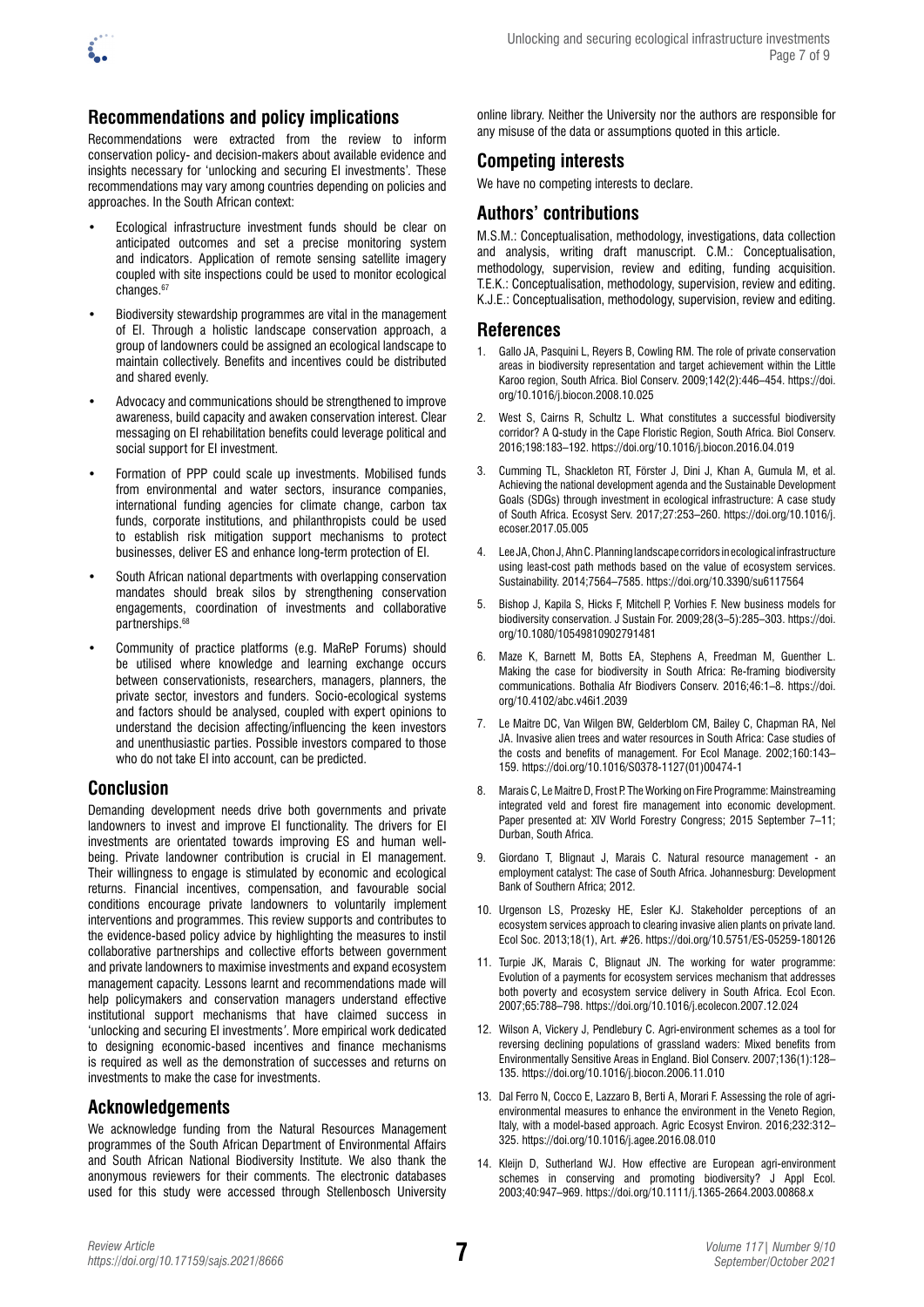

- 15. Batáry P, Dicks LV, Kleijn D, Sutherland WJ. The role of agri-environment schemes in conservation and environmental management. Conserv Biol. 2015;29(4):1006–1016. <https://doi.org/10.1111/cobi.12536>
- 16. Kok MTJ, Alkemade R, Bakkenes M, Van Eerdt M, Janse J, Mandryk M, et al. Pathways for agriculture and forestry to contribute to terrestrial biodiversity conservation: A global scenario-study. Biol Conserv. 2018;221:137–150. <https://doi.org/10.1016/j.biocon.2018.03.003>
- 17. Van Wilgen BW, Richardson DM, Le Maitre DC, Marais C, Magadlela D. The economic consequences of alien plant invasions: Examples of impacts and approaches to sustainable management in South Africa. Environ Dev Sustain. 2001;3:145–168.<https://doi.org/10.1023/A:1011668417953>
- 18. Marais C, Wannenburgh AM. Restoration of water resources (natural capital) through the clearing of invasive alien plants from riparian areas in South Africa - Costs and water benefits. S Afr J Bot. 2008;74(3):526–537. [https://doi.](https://doi.org/10.1016/j.sajb.2008.01.175) [org/10.1016/j.sajb.2008.01.175](https://doi.org/10.1016/j.sajb.2008.01.175)
- 19. Pullin AS, Stewart GB. Guidelines for systematic review in conservation and environmental management. Conserv Soc. 2007;20(6):1647–1656. [https://](https://doi.org/10.1111/j.1523-1739.2006.00485.x) [doi.org/10.1111/j.1523-1739.2006.00485.x](https://doi.org/10.1111/j.1523-1739.2006.00485.x)
- 20. Arponen A, Heikkinen RK, Paloniemi R, Pöyry J, Similä J, Kuussaari M. Improving conservation planning for semi-natural grasslands: Integrating connectivity into agri-environment schemes. Biol Conserv. 2013;160:234– 241. <https://doi.org/10.1016/j.biocon.2013.01.018>
- 21. Bennett G, Cassin J, Carroll N. Natural infrastructure investment and implications for the nexus: A global overview. Ecosyst Serv. 2016;17:293– 297. <https://doi.org/10.1016/j.ecoser.2015.05.006>
- 22. Mills J, Gaskell P, Ingram J, Chaplin S. Understanding farmers' motivations for providing unsubsidised environmental benefits. Land Use Policy. 2018;76:697–707. <https://doi.org/10.1016/j.landusepol.2018.02.053>
- 23. Russi D, Margue H, Oppermann R, Keenleyside C. Result-based agrienvironment measures: Market-based instruments, incentives or rewards? The case of Baden-Württemberg. Land Use Policy. 2016;54:69–77. [https://](https://doi.org/10.1016/j.landusepol.2016.01.012) [doi.org/10.1016/j.landusepol.2016.01.012](https://doi.org/10.1016/j.landusepol.2016.01.012)
- 24. Weikard H, Kis A, Ungvári G. A simple compensation mechanism for flood protection services on farmland. Land Use Policy. 2017;65:128–134. [https://](https://doi.org/10.1016/j.landusepol.2017.04.006) [doi.org/10.1016/j.landusepol.2017.04.006](https://doi.org/10.1016/j.landusepol.2017.04.006)
- 25. Feng D, Liang L, Wu W, Li C, Wang L, Li L, et al. Factors influencing willingness to accept in the paddy land-to-dry land program based on contingent value method. J Clean Prod. 2018;183:392–402. [https://doi.org/10.1016/j.](https://doi.org/10.1016/j.jclepro.2018.02.142) [jclepro.2018.02.142](https://doi.org/10.1016/j.jclepro.2018.02.142)
- 26. Harrington E, Hsu D. Roles for government and other sectors in the governance of green infrastructure in the U.S. Environ Sci Policy. 2018;88:104–115. <https://doi.org/10.1016/j.envsci.2018.06.003>
- 27. Mcwilliam W, Balzarova M. The role of dairy company policies in support of farm green infrastructure in the absence of government stewardship payments. Land Use Policy. 2017;68:671–680. [https://doi.org/10.1016/j.](https://doi.org/10.1016/j.landusepol.2017.08.030) [landusepol.2017.08.030](https://doi.org/10.1016/j.landusepol.2017.08.030)
- 28. Asantewaa E, Xavier F. Value orientation and payment for ecosystem services: Perceived detrimental consequences lead to willingness-to-pay for ecosystem services. J Environ Manage. 2018;206:458–471. [https://doi.](https://doi.org/10.1016/j.jenvman.2017.10.059) [org/10.1016/j.jenvman.2017.10.059](https://doi.org/10.1016/j.jenvman.2017.10.059)
- 29. Bremer LL, Auerbach DA, Goldstein JH, Vogl AL, Shemie D, Kroeger T, et al. One size does not fit all: Natural infrastructure investments within the Latin American Water Funds Partnership. Ecosyst Serv. 2016;17:217–236. [https://](https://doi.org/10.1016/j.ecoser.2015.12.006) [doi.org/10.1016/j.ecoser.2015.12.006](https://doi.org/10.1016/j.ecoser.2015.12.006)
- 30. Galbraith SM, Hall TE, Tavárez HS, Kooistra CM, Ordoñez JC, Bosque-Pérez NA. Local ecological knowledge reveals effects of policy-driven land use and cover change on beekeepers in Costa Rica. Land Use Policy. 2017;69:112– 122. <https://doi.org/10.1016/j.landusepol.2017.08.032>
- 31. Sheremet O, Ruokamo E, Juutinen A, Svento R, Hanley N. Incentivising participation and spatial coordination in payment for ecosystem service schemes: Forest Disease Control Programs in Finland. Ecol Econ. 2018;152:260–272.<https://doi.org/10.1016/j.ecolecon.2018.06.004>
- 32. Westerink J, Jongeneel R, Polman N, Prager K, Franks J, Dupraz P, et al. Collaborative governance arrangements to deliver spatially coordinated agrienvironmental management. Land Use Policy. 2017;69:176–192. [https://doi.](https://doi.org/10.1016/j.landusepol.2017.09.002) [org/10.1016/j.landusepol.2017.09.002](https://doi.org/10.1016/j.landusepol.2017.09.002)
- 33. Nielsen ASE, Jacobsen JB, Strange N. Landowner participation in forest conservation programs: A revealed approach using register, spatial and contract data. J For Econ. 2018;30:1–12. [https://doi.org/10.1016/j.](https://doi.org/10.1016/j.jfe.2017.10.003) [jfe.2017.10.003](https://doi.org/10.1016/j.jfe.2017.10.003)
- 34. Schroeder LA, Isselstein J, Chaplin S, Peel S. Agri-environment schemes: Farmers' acceptance and perception of potential "Payment by Results" in grassland - A case study in England. Land Use Policy. 2013;32:134–144. <https://doi.org/10.1016/j.landusepol.2012.10.009>
- 35. Latacz-Lohmann U, Hodge I. European agri-environmental policy for the 21st century. Aust J Agric Resour Econ. 2003;47(1):123–139. [https://doi.](https://doi.org/10.1111/1467-8489.00206) [org/10.1111/1467-8489.00206](https://doi.org/10.1111/1467-8489.00206)
- 36. Kleijn D, Baquero RA, Clough Y, Díaz M, Esteban J De, Fernández F, et al. Mixed biodiversity benefits of agri-environment schemes in five European countries. Ecol Lett. 2006;9(3):243–254. [https://doi.org/10.1111/j.1461-](https://doi.org/10.1111/j.1461-0248.2005.00869.x) [0248.2005.00869.x](https://doi.org/10.1111/j.1461-0248.2005.00869.x)
- 37. Riley M, Sangster H, Smith H, Chiverrell R, Boyle J. Will farmers work together for conservation? The potential limits of farmers' cooperation in agri-environment measures. Land Use Policy. 2018;70:635–646. [https://doi.](https://doi.org/10.1016/j.landusepol.2017.10.049) [org/10.1016/j.landusepol.2017.10.049](https://doi.org/10.1016/j.landusepol.2017.10.049)
- 38. Herzon I, Birge T, Allen B, Povellato A, Vanni F, Hart K, et al. Time to look for evidence: Results-based approach to biodiversity conservation on farmland in Europe. Land Use Policy. 2018;71:347–354. [https://doi.org/10.1016/j.](https://doi.org/10.1016/j.landusepol.2017.12.011) [landusepol.2017.12.011](https://doi.org/10.1016/j.landusepol.2017.12.011)
- 39. Glumac B, Han Q, Schaefer W, Van Der Krabben E. Negotiation issues in forming public-private partnerships for brownfield redevelopment: Applying a game theoretical experiment. Land Use Policy. 2015;47:66–77. [https://doi.](https://doi.org/10.1016/j.landusepol.2015.03.018) [org/10.1016/j.landusepol.2015.03.018](https://doi.org/10.1016/j.landusepol.2015.03.018)
- 40. Ferraz JC, Coutinho L. Investment policies, development finance and economic transformation: Lessons from BNDES. Struct Chang Econ Dyn. 2017;48:86–102. <https://doi.org/10.1016/j.strueco.2017.11.008>
- 41. Zhang L, Hu J, Li Y, Shrestha N. Public-private partnership in enhancing farmers' adaptation to drought: Insights from the Lujiang Flatland in the Nu River (Upper Salween) valley, China. Land Use Policy. 2018;71:138–145. <https://doi.org/10.1016/j.landusepol.2017.11.034>
- 42. Franks JR, Emery SB. Incentivising collaborative conservation: Lessons from existing environmental Stewardship Scheme options. Land Use Policy. 2013;30(1):847–862.<https://doi.org/10.1016/j.landusepol.2012.06.005>
- 43. Welsh R, Webb ME, Langen TA. Factors affecting landowner enrollment in wetland restoration in northeastern New York State. Land Use Policy. 2018;76:679–685. <https://doi.org/10.1016/j.landusepol.2018.02.051>
- 44. Hardy MJ, Bekessy SA, Fitzsimons JA, Mata L, Cook C, Nankivell A, et al. Protecting nature on private land using revolving funds: Assessing property suitability. Biol Conserv. 2018;220:84–93. [https://doi.org/10.1016/j.](https://doi.org/10.1016/j.biocon.2018.01.026) [biocon.2018.01.026](https://doi.org/10.1016/j.biocon.2018.01.026)
- 45. Yang W, Bryan BA, MacDonald DH, Ward JR, Wells G, Crossman ND, et al. A conservation industry for sustaining natural capital and ecosystem services in agricultural landscapes. Ecol Econ. 2010;69(4):680–689. [https://doi.](https://doi.org/10.1016/j.ecolecon.2009.11.028) [org/10.1016/j.ecolecon.2009.11.028](https://doi.org/10.1016/j.ecolecon.2009.11.028)
- 46. Zammit C. Landowners and conservation markets: Social benefits from two Australian government programs. Land Use Policy. 2013;31:11–16. [https://](https://doi.org/10.1016/j.landusepol.2012.01.011) [doi.org/10.1016/j.landusepol.2012.01.011](https://doi.org/10.1016/j.landusepol.2012.01.011)
- 47. Froger G, Ménard S, Méral P. Towards a comparative and critical analysis of biodiversity banks. Ecosyst Serv. 2015;15:152–161. [https://doi.](https://doi.org/10.1016/j.ecoser.2014.11.018) [org/10.1016/j.ecoser.2014.11.018](https://doi.org/10.1016/j.ecoser.2014.11.018)
- 48. Guillet F, Semal L. Policy flaws of biodiversity offsetting as a conservation strategy. Biol Conserv. 2018;221:86–90. [https://doi.org/10.1016/j.](https://doi.org/10.1016/j.biocon.2018.03.001) [biocon.2018.03.001](https://doi.org/10.1016/j.biocon.2018.03.001)
- 49. Coralie C, Guillaume O, Claude N. Tracking the origins and development of biodiversity offsetting in academic research and its implications for conservation: A review. Biol Conserv. 2015;192:492–503. [https://doi.](https://doi.org/10.1016/j.biocon.2015.08.036) [org/10.1016/j.biocon.2015.08.036](https://doi.org/10.1016/j.biocon.2015.08.036)
- 50. Lapeyre R, Froger G, Hrabanski M. Biodiversity offsets as market-based instruments for ecosystem services? From discourses to practices. Ecosyst Serv. 2015;15:125–133. <https://doi.org/10.1016/j.ecoser.2014.10.010>